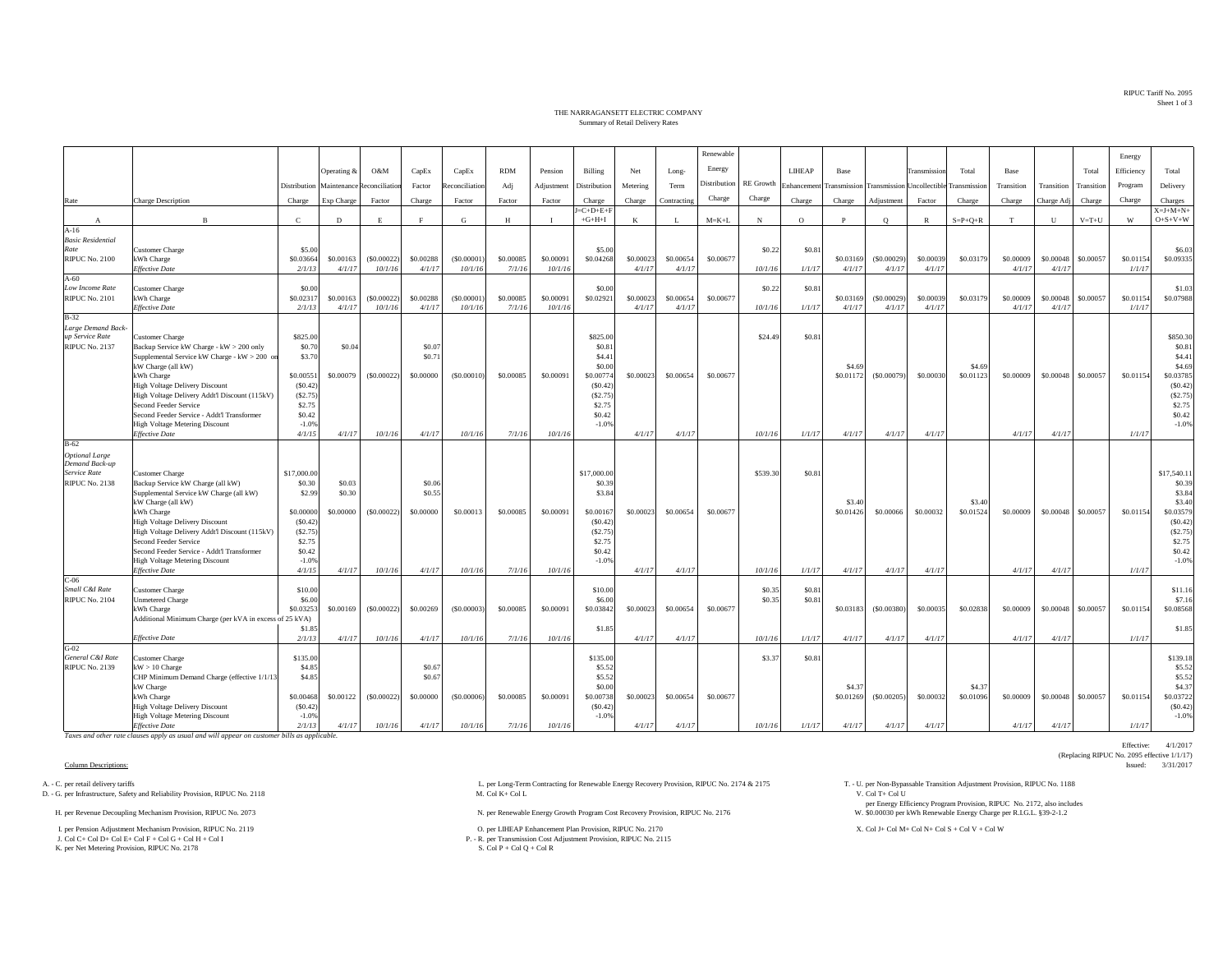## Summary of Retail Delivery Rates THE NARRAGANSETT ELECTRIC COMPANY

|                                                        |                                                                                              |                       |             |               |           |                |            |            |                        |           |             | Renewable    |            |                       |                     |                            |                    |                 |             |            |             | Energy     |                                      |
|--------------------------------------------------------|----------------------------------------------------------------------------------------------|-----------------------|-------------|---------------|-----------|----------------|------------|------------|------------------------|-----------|-------------|--------------|------------|-----------------------|---------------------|----------------------------|--------------------|-----------------|-------------|------------|-------------|------------|--------------------------------------|
|                                                        |                                                                                              |                       | Operating & | O&M           | CapEx     | CapEx          | <b>RDM</b> | Pension    | Billing                | Net       | Long-       | Energy       |            | LIHEAP                | Base                |                            | <b>Transmissic</b> | Total           | Base        |            | Total       | Efficiency | Total                                |
|                                                        |                                                                                              | Distribution          | Maintenance | teconciliatio | Factor    | Reconciliation | Adj        | Adjustment | Distribution           | Metering  | Term        | Distribution |            | RE Growth Enhancement | <b>Transmission</b> | Transmission Uncollectible |                    | Transmission    | Transition  | Transition | Transition  | Program    | Delivery                             |
| Rate                                                   | Charge Description                                                                           | Charge                | Exp Charge  | Factor        | Charge    | Factor         | Factor     | Factor     | Charge                 | Charge    | Contracting | Charge       | Charge     | Charge                | Charge              | Adjustment                 | Factor             | Charge          | Charge      | Charge Adj | Charge      | Charge     | Charges                              |
| A                                                      | $\mathbf{B}$                                                                                 | $\mathbf C$           | $\mathbf D$ | E             | F         | G              | H          | $\bf{I}$   | $=C+D+E+F$<br>$+G+H+I$ | K         | L           | $M = K + L$  | $_{\rm N}$ | $\circ$               | $\mathbf{P}$        | $\circ$                    | $\mathbb{R}$       | $S = P + Q + R$ | $\mathbf T$ | ${\bf U}$  | $V = T + U$ | W          | $X = J + M + N +$<br>$O + S + V + W$ |
| $G-32$                                                 |                                                                                              |                       |             |               |           |                |            |            |                        |           |             |              |            |                       |                     |                            |                    |                 |             |            |             |            |                                      |
| Large Demand Rate<br><b>RIPUC No. 2147</b>             | <b>Customer Charge</b><br>kW Charge - in excess of 200 kW                                    | \$825.00<br>\$3.70    |             |               | \$0.71    |                |            |            | \$825.00<br>\$4.41     |           |             |              | \$24.49    | \$0.81                |                     |                            |                    |                 |             |            |             |            | \$850.30<br>\$4.4                    |
|                                                        | CHP Minimum Demand Charge (effective 1/1/13                                                  | \$3.70                |             |               | \$0.71    |                |            |            | \$4.41                 |           |             |              |            |                       |                     |                            |                    |                 |             |            |             |            | \$4.41                               |
|                                                        | kW Charge                                                                                    |                       |             |               |           |                |            |            | \$0.00                 |           |             |              |            |                       | \$4.69<br>\$0,01172 |                            |                    | \$4.69          |             |            |             |            | \$4.69                               |
|                                                        | kWh Charge<br><b>High Voltage Delivery Discount</b>                                          | \$0.00551<br>(S0.42)  | \$0.00079   | (\$0.00022)   | \$0.00000 | (S0.00010)     | \$0.00085  | \$0.00091  | \$0.00774<br>(S0.42)   | \$0.00023 | \$0.00654   | \$0.00677    |            |                       |                     | $($ \$0.00079)             | \$0.00030          | \$0.01123       | \$0.00009   | \$0.00048  | \$0.00057   | \$0.01154  | \$0.03785<br>(S0.42)                 |
|                                                        | High Voltage Delivery Addt'l Discount (115kV)                                                | (S2.75)               |             |               |           |                |            |            | (S2.75)                |           |             |              |            |                       |                     |                            |                    |                 |             |            |             |            | (S2.75)                              |
|                                                        | Second Feeder Service<br>Second Feeder Service - Addt'l Transformer                          | \$2.75<br>\$0.42      |             |               |           |                |            |            | \$2.75<br>\$0.42       |           |             |              |            |                       |                     |                            |                    |                 |             |            |             |            | \$2.75<br>\$0.42                     |
|                                                        | <b>High Voltage Metering Discount</b>                                                        | $-1.0%$               |             |               |           |                |            |            | $-1.0%$                |           |             |              |            |                       |                     |                            |                    |                 |             |            |             |            | $-1.0%$                              |
| $G-62$                                                 | <b>Effective Date</b>                                                                        | 2/1/13                | 4/1/17      | 10/1/16       | 4/1/17    | 10/1/16        | 7/1/16     | 10/1/16    |                        | 4/1/17    | 4/1/17      |              | 10/1/16    | 1/1/17                | 4/1/17              | 4/1/17                     | 4/1/17             |                 | 4/1/17      | 4/1/17     |             | 1/1/17     |                                      |
| <b>Optional Large</b>                                  |                                                                                              |                       |             |               |           |                |            |            |                        |           |             |              |            |                       |                     |                            |                    |                 |             |            |             |            |                                      |
| <b>Demand Rate</b><br><b>RIPUC No. 2141</b>            | <b>Customer Charge</b><br>kW Charge                                                          | \$17,000.00<br>\$2.99 | \$0.36      |               | \$0.55    |                |            |            | \$17,000.00<br>\$3.90  |           |             |              | \$539.30   | \$0.81                |                     |                            |                    |                 |             |            |             |            | \$17,540.1<br>\$3.90                 |
|                                                        | CHP Minimum Demand Charge (effective 1/1/1)                                                  | \$2.99                | \$0.36      |               | \$0.55    |                |            |            | \$3.90                 |           |             |              |            |                       |                     |                            |                    |                 |             |            |             |            | \$3.90                               |
|                                                        | kW Charge                                                                                    |                       |             |               |           |                |            |            | \$0.00                 |           |             |              |            |                       | \$3.40              |                            |                    | \$3.40          |             |            |             |            | \$3.40                               |
|                                                        | kWh Charge<br>High Voltage Delivery Discount                                                 | \$0,00000<br>(S0.42)  | \$0.00000   | (S0.00022)    | \$0.00000 | \$0.00013      | \$0.00085  | \$0.00091  | \$0.00167<br>(S0.42)   | \$0,00023 | \$0.00654   | \$0.00677    |            |                       | \$0.01426           | \$0.00066                  | \$0.00032          | \$0.01524       | \$0.00009   | \$0.00048  | \$0.00057   | \$0.01154  | \$0.03579<br>(S0.42)                 |
|                                                        | High Voltage Delivery Addt'l Discount (115kV)                                                | (S2.75)               |             |               |           |                |            |            | (S2.75)                |           |             |              |            |                       |                     |                            |                    |                 |             |            |             |            | (S2.75)                              |
|                                                        | Second Feeder Service<br>Second Feeder Service - Addt'l Transformer                          | \$2.75<br>\$0.42      |             |               |           |                |            |            | \$2.75<br>\$0.42       |           |             |              |            |                       |                     |                            |                    |                 |             |            |             |            | \$2.75<br>\$0.42                     |
|                                                        | <b>High Voltage Metering Discount</b>                                                        | $-1.0%$               |             |               |           |                |            |            | $-1.0%$                |           |             |              |            |                       |                     |                            |                    |                 |             |            |             |            | $-1.0%$                              |
| $X-01$                                                 | <b>Effective Date</b>                                                                        | 2/1/13                | 4/1/17      | 10/1/16       | 4/1/17    | 10/1/16        | 7/1/16     | 10/1/16    |                        | 4/1/17    | 4/1/17      |              | 10/1/16    | 1/1/17                | 4/1/17              | 4/1/17                     | 4/1/17             |                 | 4/1/17      | 4/1/17     |             | 1/1/17     |                                      |
| <b>Electric Propulsion</b>                             |                                                                                              |                       |             |               |           |                |            |            |                        |           |             |              |            |                       |                     |                            |                    |                 |             |            |             |            |                                      |
| Rate<br><b>RIPUC No. 2108</b>                          | Customer Charge<br>kW Charge                                                                 | \$16,500.00<br>\$0.00 |             |               |           |                |            |            | \$16,500.00<br>\$0.00  |           |             |              | \$583.94   | \$0.81                | \$3.40              |                            |                    | \$3.40          |             |            |             |            | \$17,084.7<br>\$3.40                 |
|                                                        | kWh Charge                                                                                   | \$0.01600             | \$0.00123   | (S0.00022)    | \$0.00217 | \$0.00000      | \$0.00085  | \$0.00091  | \$0.02094              | \$0.00023 | \$0.00654   | \$0.00677    |            |                       | \$0.01426           | \$0.00066                  | \$0.00032          | \$0.01524       | \$0.00009   | \$0.00048  | \$0.00057   | \$0.01154  | \$0.05506                            |
| $M-1$                                                  | <b>Effective Date</b>                                                                        | 2/1/13                | 4/1/17      | 10/1/16       | 4/1/17    | 10/1/16        | 7/1/16     | 10/1/16    |                        | 4/1/17    | 4/1/17      |              | 10/1/16    | 1/1/17                | 4/1/17              | 4/1/17                     | 4/1/17             |                 | 4/1/17      | 4/1/17     |             | 1/1/17     |                                      |
| <b>Station Power</b>                                   |                                                                                              |                       |             |               |           |                |            |            |                        |           |             |              |            |                       |                     |                            |                    |                 |             |            |             |            |                                      |
| Delivery & Reliability<br>Service Rate                 |                                                                                              |                       |             |               |           |                |            |            |                        |           |             |              |            |                       |                     |                            |                    |                 |             |            |             |            |                                      |
| <b>RIPUC No. 2109</b>                                  | Option A:<br>fixed charges                                                                   | \$3,959.09            | \$0.00      |               | \$0.00    |                |            |            | \$3,959.09             |           |             |              |            | \$0.8                 | \$0.00              | \$0.00                     | \$0.00             | \$0.00          | \$3,500.00  | \$0.00     | \$3,500.00  | \$800.00   | \$8,259.90                           |
|                                                        | variable charges                                                                             | \$0.00                | \$0.00      |               | \$0.00    |                |            |            | \$0.00                 |           |             |              |            |                       | \$0.00              | \$0.00                     | \$0.00             | \$0.00          | \$0,00009   | \$0,00048  | \$0,00057   | \$0.01154  | \$0.01211                            |
|                                                        | (transition and conservation charges<br>billed on higher of fixed charges                    |                       |             |               |           |                |            |            |                        |           |             |              |            |                       |                     |                            |                    |                 |             |            |             |            |                                      |
|                                                        | or kWhs times variable charges)                                                              |                       |             |               |           |                |            |            |                        |           |             |              |            |                       |                     |                            |                    |                 |             |            |             |            |                                      |
|                                                        | Option B:<br>fixed charge                                                                    | \$3,959.09            | \$0.00      |               | \$0.00    |                |            |            | \$3,959.09             |           |             |              |            | \$0.81                |                     |                            |                    |                 |             |            |             |            | \$3,959.90                           |
|                                                        | kWh charge                                                                                   |                       |             |               |           |                |            |            |                        |           |             |              |            |                       | \$0.00000           | \$0.00000                  | \$0.00000          | \$0.00000       | \$0.00009   | \$0.00048  | \$0.00057   | \$0.01154  | \$0.01211                            |
| $S-05$                                                 | Effective Date<br><b>Customer Charge</b>                                                     | 2/1/13                | 4/1/17      |               | 4/1/17    |                |            |            |                        |           | 4/1/17      |              |            | 1/1/17<br>\$0.8       | 4/1/17              | 4/1/17                     | 4/1/17             |                 | 4/1/17      | 4/1/17     |             | 1/1/17     | \$0.81                               |
|                                                        | Luminaire Charge                                                                             |                       |             |               |           |                |            |            |                        |           |             |              | \$0.09     |                       |                     |                            |                    |                 |             |            |             |            | \$0.09                               |
| CustomerOwned<br>Street and Area                       |                                                                                              |                       |             |               |           |                |            |            |                        |           |             |              |            |                       |                     |                            |                    |                 |             |            |             |            |                                      |
| Lighting                                               | kWh Charge                                                                                   | \$0.02654             | \$0.01273   | (S0.00022)    | \$0.01422 | $($ \$0.00039) | \$0,00085  | \$0.00091  | \$0.05464              | \$0,00023 | \$0.00654   | \$0.00677    |            | \$0,00000             | \$0.01447           | \$0,00774                  | \$0,00028          | \$0.02249       | \$0,00009   | \$0.00048  | \$0,00057   | \$0.01154  | \$0.09601                            |
| <b>RIPUC No. 2142</b><br>$S-06$                        | <b>Effective Date</b>                                                                        | 8/7/14                | 4/1/17      | 10/1/16       | 4/1/17    | 10/1/16        | 7/1/16     | 10/1/16    |                        | 4/1/17    | 4/1/17      |              | 10/1/16    | 1/1/17                | 4/1/17              | 4/1/17                     | 4/1/17             |                 | 4/1/17      | 4/1/17     |             | 1/1/17     |                                      |
| Decorative Street and                                  |                                                                                              |                       |             |               |           |                |            |            |                        |           |             |              |            |                       |                     |                            |                    |                 |             |            |             |            |                                      |
| Area Lighting Service<br><b>RIPUC No. 2166</b>         |                                                                                              |                       |             |               |           |                |            |            |                        |           |             |              |            |                       |                     |                            |                    |                 |             |            |             |            |                                      |
| $S-10$                                                 |                                                                                              |                       |             |               |           |                |            |            |                        |           |             |              |            |                       |                     |                            |                    |                 |             |            |             |            |                                      |
| Limited Service -                                      |                                                                                              |                       |             |               |           |                |            |            |                        |           |             |              |            |                       |                     |                            |                    |                 |             |            |             |            |                                      |
| Private Lighting<br><b>RIPUC No. 2167</b>              | <b>Customer Charge</b>                                                                       |                       |             |               |           |                |            |            |                        |           |             |              |            | \$0.81                |                     |                            |                    |                 |             |            |             |            | \$0.81                               |
| $S-14$                                                 | Luminaire Charge                                                                             |                       |             |               |           |                |            |            |                        |           |             |              | \$0.09     |                       |                     |                            |                    |                 |             |            |             |            | \$0.09                               |
| General Street and<br>Area Lighting Service kWh Charge |                                                                                              | \$0.00000             | \$0.01273   | (\$0.00022)   | \$0.01422 | ( \$0.00039)   | \$0.00085  | \$0.0009   | \$0.02810              | \$0.00023 | \$0.00654   | \$0.00677    |            |                       | \$0.01447           | \$0.00774                  | \$0.00028          | \$0.02249       | \$0.00009   | \$0.00048  | \$0.00057   | \$0.01154  | \$0.06947                            |
| RIPUC No. 2168 Effective Date                          |                                                                                              | 2/1/13                | 4/1/17      | 10/1/16       | 4/1/17    | 10/1/16        | 7/1/16     | 10/1/16    |                        | 4/1/17    | 4/1/17      |              | 10/1/16    | 1/1/17                | 4/1/17              | 4/1/17                     | 4/1/17             |                 | 4/1/17      | 4/1/17     |             | 1/1/17     |                                      |
|                                                        | Taxes and other rate clauses apply as usual and will appear on customer bills as applicable. |                       |             |               |           |                |            |            |                        |           |             |              |            |                       |                     |                            |                    |                 |             |            |             |            |                                      |

## Column Descriptions: Issued: 3/31/2017

D. - G. per Infrastructure, Safety and Reliability Provision, RIPUC No. 2118

I. per Pension Adjustment Mechanism Provision, RIPUC No. 2119 College and College and College and College and College and College and College and College and College and College and Col M+ Col 2170 Col 2170 Col 2170 Col 21 J. Col C+ Col D+ Col E+ Col F + Col G + Col H + Col I

K. per Net Metering Provision, RIPUC No. 2178

H. per Revenue Decoupling Mechanism Provision, RIPUC No. 2073 N. per Renewable Energy Growth Program Cost Recovery Provision, RIPUC No. 2176

P. - R. per Transmission Cost Adjustment Provision, RIPUC No. 2115<br>S. Col P + Col Q + Col R

Effective: 4/1/2017(Replacing RIPUC No. 2095 effective 1/1/17)

A. - C. per retail delivery tariffs Adjustment Provision, RIPUC No. 2118 L. per Long-Term Contracting for Renewable Energy Recovery Provision, RIPUC No. 2174 & 2175 T. - U. per Non-Bypassable Transition Adjustment Provisio

per Energy Efficiency Program Provision, RIPUC No. 2172, also includes \$0.00030 per kWh Renewable Energy Charge per R.I.G.L. §39-2-1.2